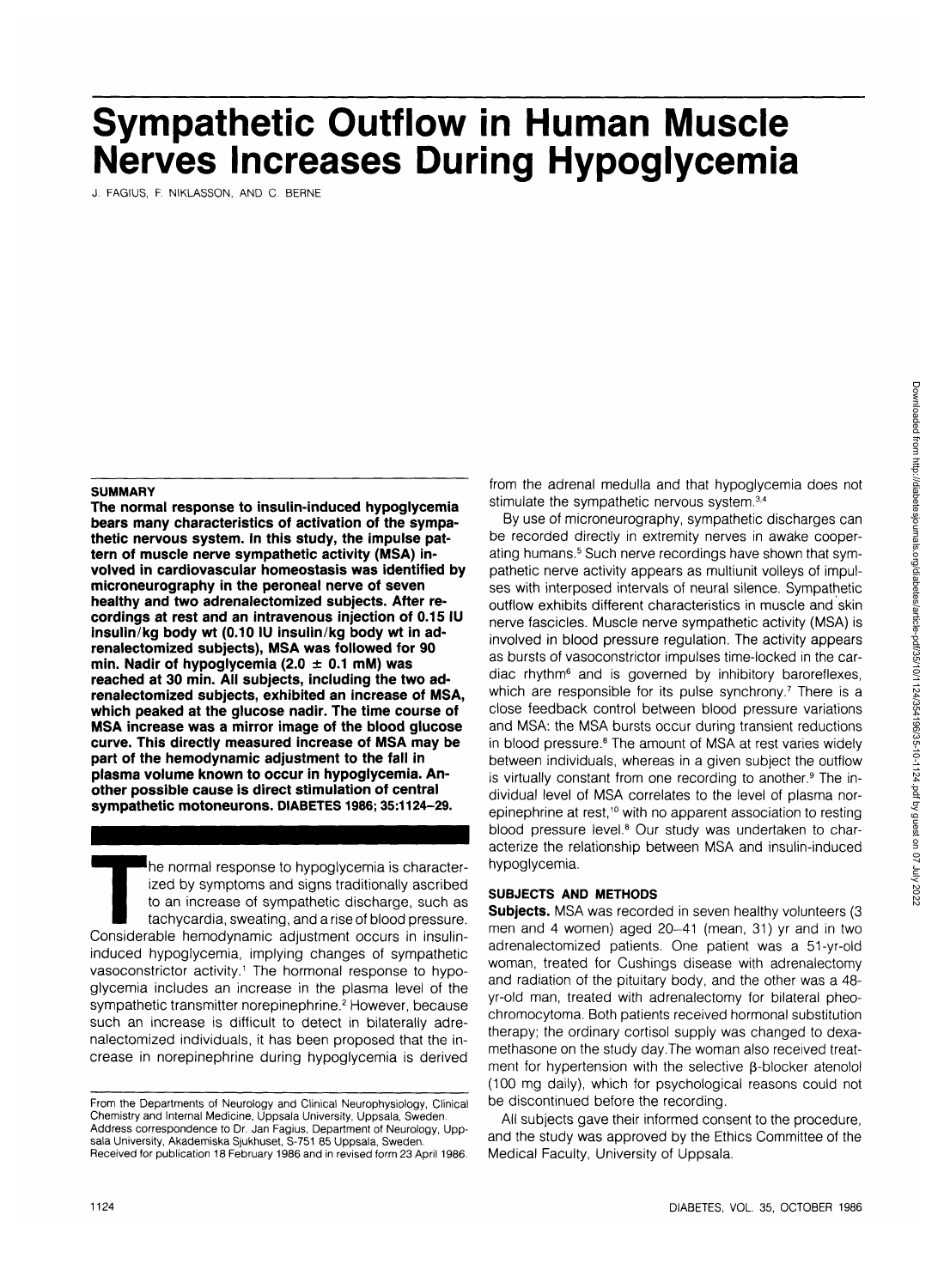#### r AGIUS. F. NIKLASSON. AND C. BERNE

**Nerve recordings.** An insulated tungsten microelectrode (tip  $diam. ~5 \mu m$ ) was inserted manually through the intact skin into the underlying right peroneal nerve at the fibular head. A low-impedance reference electrode was placed subcutaneously at a distance of 1-2 cm. The nerve was localized by electrical stimuli delivered through the recording electrode. When the nerve was encountered, an electrode position within a muscle nerve fascicle was identified by muscle twitches evoked by the electrical stimuli and by the appearance of afferent mechanoreceptive activity elicited by stretching or tapping the appropriate muscle. Thereafter, minor adjustments of the electrode position were made until the characteristic pattern of multiunit MSA was recorded. The evidence that the recorded signals derive from sympathetic fibers have been summarized previously.<sup>7</sup> The procedure may cause minor discomfort during the search for the nerve; when a suitable electrode position is found, nothing is felt during the recording. Two healthy subjects reported temporary paresthesia in the foot for 10 and 4 days, respectively, from the 4th day after the recording; otherwise no undesirable effect of the procedure appeared.

The nerve signal was amplified in two steps (total gain,  $50,000 \times$ ) and fed through a 700- to 2000-Hz band-pass filter and an amplitude discriminator for improving signal-to-noise ratio. A resistance-capacitance integrating network (time constant, 0.1 s) delivered a mean voltage display of the multiunit neural activity (relationship between discriminated original and mean voltage neurogram is shown in Fig. 1).

Electrocardiogram (ECG) was recorded by chest electrodes, and respiratory movements were recorded by a strain gauge strapped around the chest with a rubber band. All recorded signals were stored on tape (FM tape recorder Sangamo Sabre VI, Sangamo Weston-Schlumberger, Sarasota, FL) for subsequent analysis. During the experiments, the signals were displayed on a storage oscilloscope.

**General procedure.** The experiments were carried out in a laboratory with an ambient temperature of 22-24°C. Subjects were fasting and did not smoke after midnight, and the experiments began at 0800 h. Subjects were supine on a comfortable table. After insertion of separate indwelling intravenous catheters for blood specimens and insulin injection, the nerve recording was initiated—the search for a suitable intraneural electrode position lasted for 10-60 min. The sympathetic signals were then recorded continuously throughout the experimental procedure. After recording MSA at rest for 15-30 min, hypoglycemia was induced by rapid intravenous injection of regular insulin (0.15 IU/kg body wt in healthy subjects and 0.10 IU/kg body wt in adrenalectomized patients). Blood samples for the analyses of glucose and catecholamines were drawn at  $-15$ , 0, 15, 30, 45, 60, 75, and 90 min in relation to the insulin injection.

The experimental procedure with the subjects supine thus lasted for up to 3 h. Three subjects reported that lying still was uncomfortable during the last 30 min of the procedure.

In six of the experiments (4 healthy subjects), blood pressure was measured noninvasively every 3rd min by an automatic blood pressure recorder (Dinamap, Criticon, Tampa, FL).

**Analysis procedure.** A 2.5-mm/s paper display of the recorded signals was obtained from an ink-jet recorder (Siemens-Elema, Stockholm, Sweden). Thus the mean voltage



**FIG. 1. Increase in muscle nerve sympathetic activity from normoglycemia to hypoglycemia in normal (A) and adrenalectomized (B) subject. Top traces, electrocardiogram; middle traces (in A only), original (discriminated) neurogram; bottom traces, mean-voltage neurogram. Same time scale in all panels.**

neurogram was amplified to a degree giving a similar amplitude of bursts in all recordings; i.e., amplification differed between subjects. Heart rate and the number of bursts of MSA (counted per 100 heartbeats and per min) were determined for selected 6-min periods (mainly at time for drawing blood sample). Thus a burst incidence was obtained for every analyzed period.

The total outflow of MSA/unit time can be defined as the product of the number of bursts and the number of impulses/ burst, i.e., the strength of the burst (corresponding to burst amplitude in mean voltage neurogram). Because the recorded burst amplitude is critically dependent on the intraneural position of the electrode, the amplitude cannot be used for comparison of the strength of the sympathetic outflow between individuals. Within a given recording, however, relative burst amplitude is representative of the strength of the activity when the MSA response during a certain procedure is compared with a control period (provided electrode position is unchanged). In three recordings (healthy subjects), in which no signs of change of electrode position were seen, the total MSA during each period was calculated as the product of the number of bursts/min and mean burst amplitude and expressed in arbitrary U/min. Burst amplitude was measured in millimeters on a digitizing board (Hipad, Houston Instruments, Austin, TX) connected to a computer (Digital Dec 11/40, Digital Equipment, Maynard, MA).

**Blood chemistry.** Blood glucose was measured with glucose dehydrogenase (Merck AG, Darmstadt, FRG)<sup>11</sup> in an automated analysis system (Greiner G-300, Langenthal, Switzerland). The catecholamine concentration in venous plasma was determined by high-performance liquid chromatography with a cation-exchange column and electrochemical detection.12

Blood samples for catecholamine analysis were collected in 10-ml ice-chilled vacutainer tubes to which 0.2 ml of glutathione and EGTA had been added to yield a final concentration of 4 and 5 mM, respectively (chemicals from Sigma, St. Louis, MO). After centrifugation at  $+4^{\circ}$ C, serum was immediately frozen and kept at  $-20^{\circ}$ C until analysis.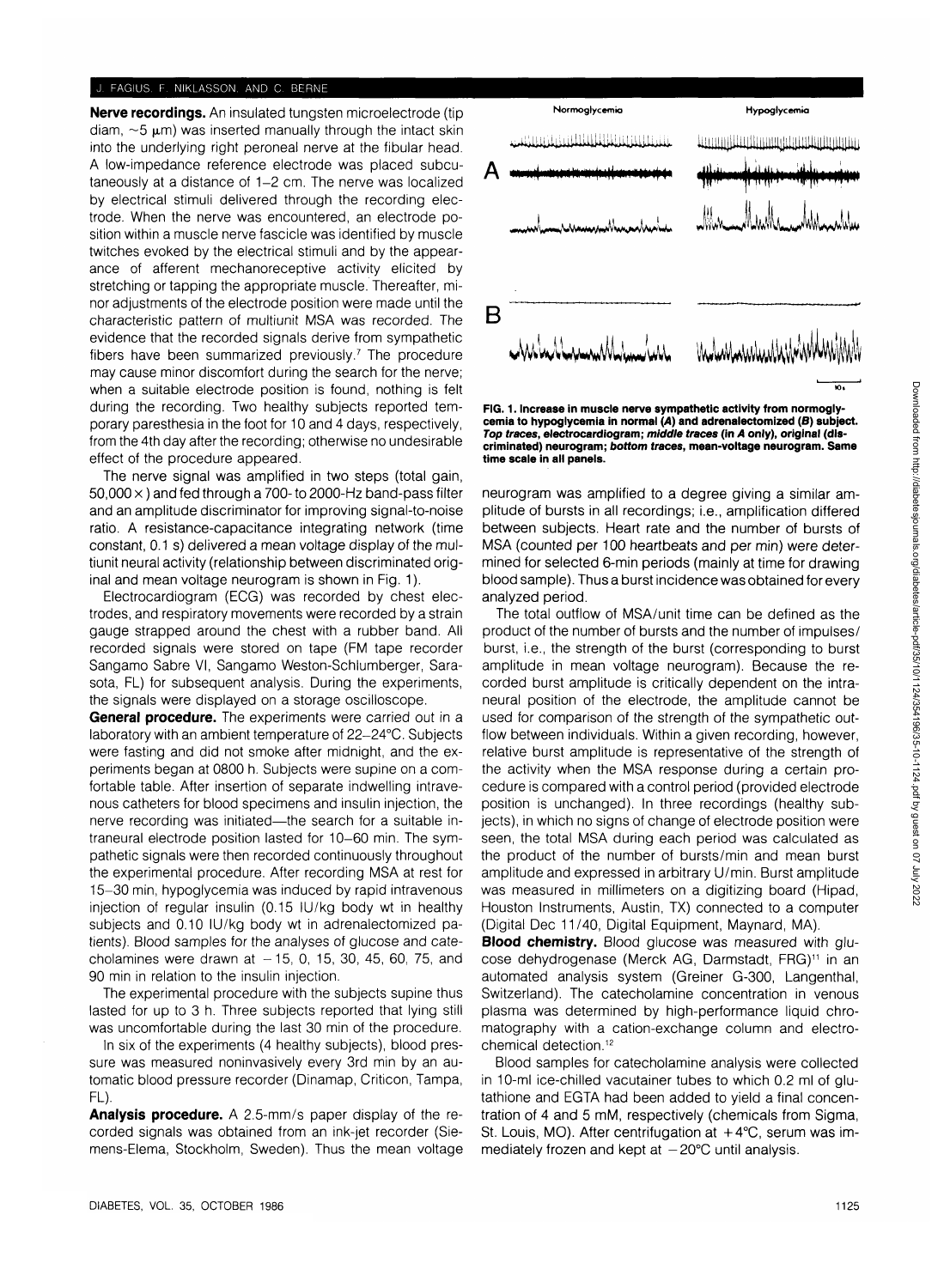# SYMPATHETIC OUTFLOW IN HYPOGLYCEMIC HUMAN MUSCLE NERVES



FIG. 2. Time course of insulin-induced changes in venous plasma catecholamine concentration (top), muscle nerve sympathetic activity **(MSA)** (middle), and blood glucose (bottom) in normal<br>(left) and adrenalectomized (right) subjects. Intravenous administration of insulin at time 0. Values<br>are means  $\pm$  SE. Significance levels (change<br>from time 0) indicated only for MSA in normals:<br> $^{\star}P < .05; ^{\star\star}P < .01; ^{\star\star\star}P < .001.$ 

**Statistics.** Results are expressed as means  $\pm$  SE. Statistical methods used were Student's t test for paired observations and linear-regression analysis with  $t$  test of regression coefficient; P values represent two-tailed statistical inference.

### **RESULTS**

In the healthy subjects, mean fasting blood glucose before insulin injection was 4.7 mM (range, 3.9-5.3). The nadir of blood glucose [2.0 mM (range, 1.3-2.8)] was reached at 30 min after the insulin injection (1 subject exhibited lowest value at 45 min) and then counterregulation occurred. Fasting blood glucose values were 4.6 and 5.1 mM in the two adrenalectomized patients, both of whom showed a hypoglycemic reaction similar to that of the healthy subjects (cf. Fig. 2).

The healthy subjects reported expected symptoms during hypoglycemia (feeling of hunger and warmth, palpitations, and drowsiness in a few cases); five subjects exhibited profuse sweating and two exhibited moderate sweating. Tachycardia was present between 20 and 40 min after insulin injection, with a peak at 30 min; tachycardia was pronounced in four subjects (33-42% increase in heart rate), moderate in two (20%), and minor in one (12%).

Symptoms during hypoglycemia were less pronounced in the adrenalectomized subjects; in both, only a little sweating occurred. Heart rate increased 35% in one patient (with very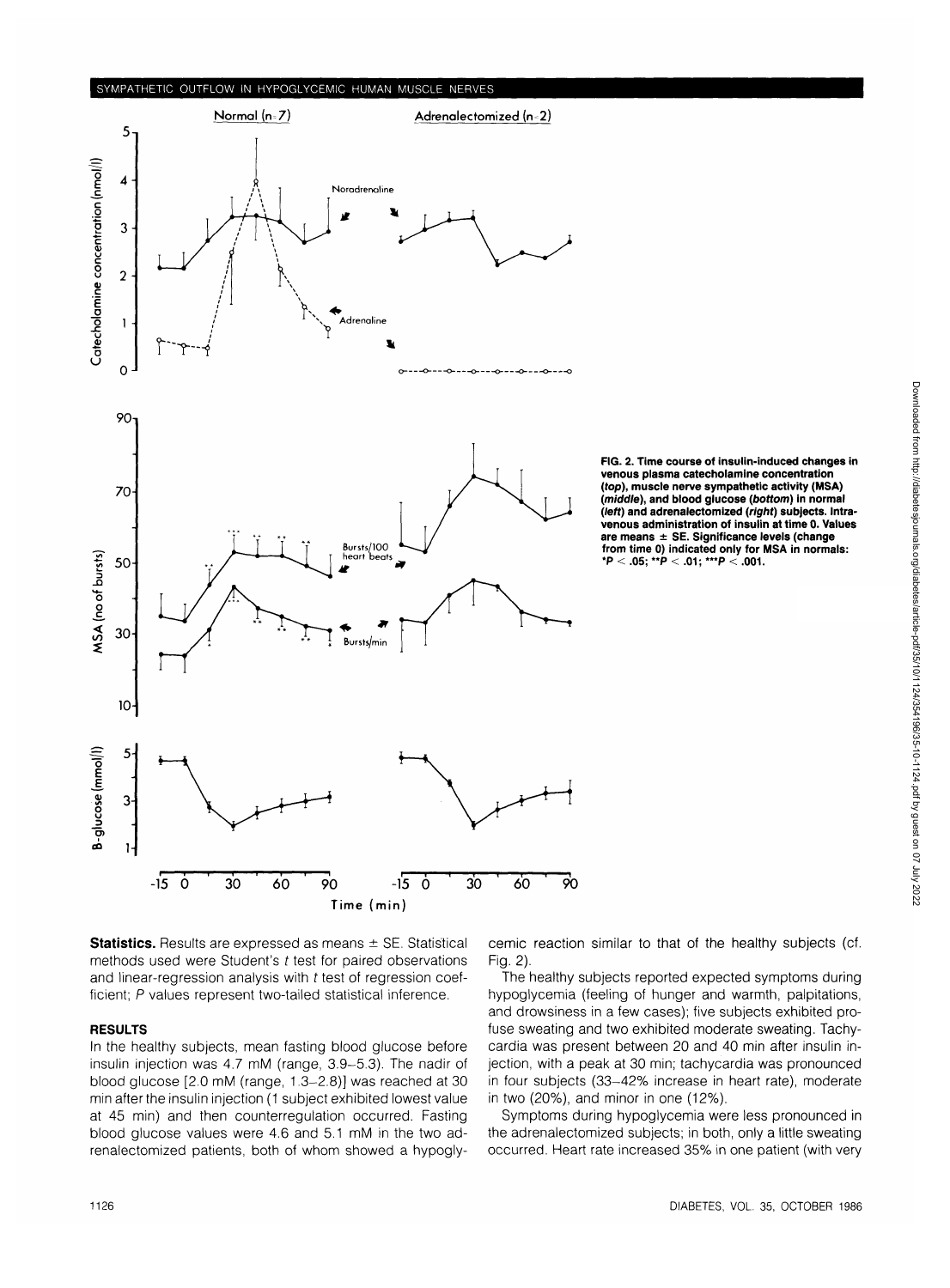low resting heart rate; cf. Fig. 1), whereas the patient on  $\beta$ blocking treatment remained at a stable heart rate throughout the experimental procedure.

As expected, the level of MSA at rest differed markedly between subjects, ranging between 14 and 67 bursts/100 heartbeats or 10 and 43 bursts/min. No change occurred during the first 6-8 min after insulin injection. Then a successive increase in the number of bursts and an increase in burst amplitude occurred in all healthy and both adrenalectomized subjects, as shown in Fig. 1. The nadir of blood glucose and the peak of sympathetic outflow coincided in the male adrenalectomized and five healthy subjects, whereas maximal MSA was seen 15 min after the lowest blood glucose level in the female adrenalectomized and one healthy subject and 30 min after glucose nadir in one healthy subject. The time course of the mean outflow of MSA was a mirror image of the blood glucose curve (Fig. 2). The increase of MSA was more protracted than the short-lasting tachycardia.

The individual increase in MSA varied considerably: the ranges of percentage increase were 34-236 and 30-300% for number of bursts/100 heartbeats and bursts/min, respectively. The increase was lowest for the male adrenalectomized patient, who had the highest outflow at rest. On the whole, the individual maximal increase in MSA tended to correlate inversely to the resting level of MSA, expressed as number of bursts/100 heartbeats  $(r = -.63; P < .10;$  $df = 7$ ).

The inclusion of relative burst amplitude in the analysis of the sympathetic activity (3 subjects) showed that on the average, the net maximal increase in MSA was 25% higher than estimated by counting the number of bursts/minute.

With the exception of one healthy and one adrenalectomized subject, there was an individual negative linear correlation between blood glucose level and sympathetic outflow, whether MSA was expressed as net outflow in arbitrary U/min or counted as bursts/min and bursts/100 heartbeats (correlation coefficients ranged from  $-.63$  to  $-.99$ ).

Blood pressure (monitored in 4 healthy subjects) exhibited only small changes that did not coincide with the nadir of glucose and the peak of MSA increase. At 45 min, mean systolic blood pressure was higher than during the control period ( $P < 0.10$ ), and mean diastolic blood pressure reached a shallow nadir at 60 min ( $P < 10$ ). Blood pressure remained stable in the male adrenalectomized patient. In the female patient (on  $\beta$ -blocking treatment), blood pressure fell from an initial 175/96 to a nadir at 45 min of 144/81, with a subsequent increase to 157/86 at 90 min (each value is mean of 3 observations); in this patient, the lowest blood pressure level coincided with the maximum outflow of MSA.

The epinephrine response (Fig. 2) showed a peak coinciding with the nadir of blood glucose and a rapid return toward control values. Plasma epinephrine was below the detection limit of the assay in the adrenalectomized subjects. In the normal subjects, plasma norepinephrine was significantly increased at the nadir of blood glucose ( $P < .05$  at 30 min) and thereafter fell gradually. Excluding one person, who exhibited more signs of initial stress in view of the experimental situation than the others, baseline plasma norepinephrine correlated to baseline MSA ( $r = .86$ ;  $P < .01$ ). Despite the simultaneous increase in MSA and norepinephrine (Fig. 2), the correlation between individual peak plasma norepinephrine and peak MSA was weak ( $r = .65$ ;  $P < .10$ ).

# **DISCUSSION**

Our study provides the first direct evidence that acute insulininduced hypoglycemia causes a considerable increase in sympathetic discharge in human extremity muscle nerves.

Only the peroneal nerve was explored in this study, but it is likely that the observations are valid for all extremity muscle nerves because MSA has been shown to occur strictly in parallel in different extremity muscle nerves at rest.9

A clear increase in sympathetic activity was observed in all subjects, regardless of different levels of activity during control conditions. Because MSA is time-locked in the cardiac rhythm, an enhanced outflow can result either from an increase in pulse rate or from an increase in the number of bursts/100 heartbeats. Finally, recruitment of more fibers in every single burst (i.e., increase of burst strength) may increase MSA. All three changes occurred during hypoglycemia. The increase in number of bursts/100 heartbeats was protracted, whereas the number of bursts/min displayed a more well-defined peak that coincided with the nadir of blood glucose (Fig. 2) due to simultaneous short-lasting tachycardia. The increase in burst amplitude further reinforced the sympathetic outflow at the nadir of blood glucose.

The mean level of MSA at rest was higher in the adrenalectomized patients than in the healthy subjects (cf. Fig. 2), an observation that does not allow any conclusion due to the profound interindividual difference in resting MSA seen normally.<sup>9</sup> The inverse relationship between the resting level of MSA and the increase in MSA is also recognized from several maneuvers affecting the outflow of MSA.<sup>13,14</sup>

No change in MSA was seen after the intravenous administration of insulin until after 6-8 min, suggesting that the increase in MSA is related to hypoglycemia and not to insulin per se. This assumption is supported by the close relationship between blood glucose level and sympathetic outflow in most subjects.

The physiologic responses to hypoglycemia shown to be of critical importance for glucose counterregulation are release of glucagon and epinephrine.<sup>2</sup> There is no reason to believe that an increase in vasoconstrictor nerve activity to muscle vessels should play a primary role in the counterregulation of hypoglycemia. This notion is in accordance with the fact that patients with cervical transection of the spinal cord counterregulate hypoglycemia only slightly less effectively than normal subjects.<sup>15</sup> Instead, the altered sympathetic outflow more likely represents an adaptation to hemodynamic changes during hypoglycemia. Thus the increase in systolic and decrease in diastolic blood pressure<sup>1,16</sup> should influence the outflow of MSA to some extent. The adrenalectomized patient receiving  $\beta$ -blocking treatment in this study exhibited a fall in both systolic and diastolic blood pressure (probably related to inhibition of tachycardia), presumably contributing to the increase in MSA. However, in all other subjects, the small changes in blood pressure and the different time courses for blood pressure fluctuations and changes in MSA make blood pressure unlikely as a major determinant of the effects observed.

Hilsted and co-workers<sup>1</sup> described a decrease in plasma volume with its nadir coinciding with maximum hypoglycemia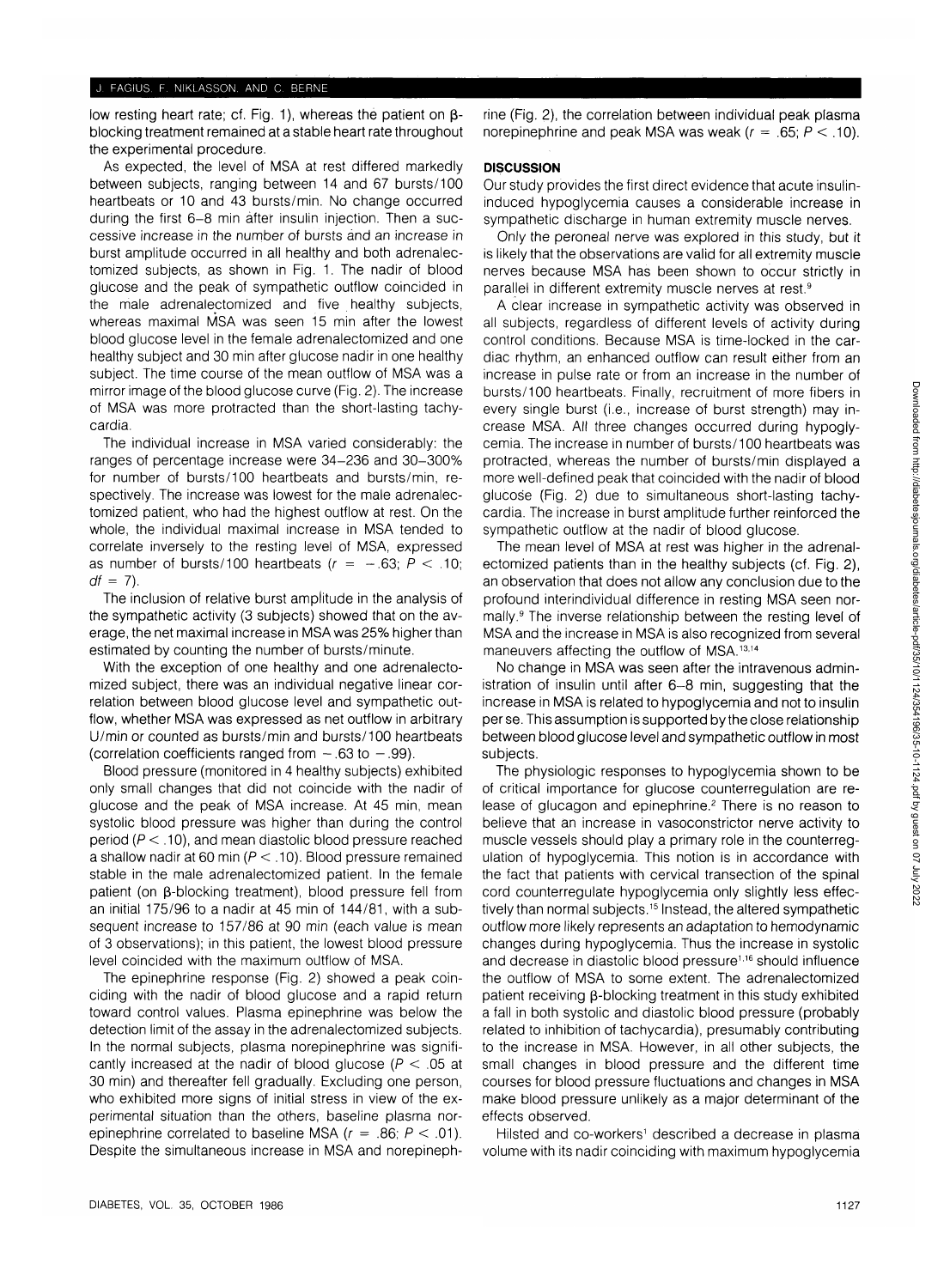## SYMPATHETIC OUTFLOW IN HYPOGLYCEMIC HUMAN MUSCLE NERVES

at 30 min after intravenous bolus injection of 0.15 IU insulin/ kg body wt. This should cause unloading of intrathoracic volume (low-pressure) receptors, resulting in reduced inhibitory afferent activity followed by an increase in MSA. A similar mechanism eliciting increase in MSA is working when subatmospheric pressure is applied to the lower part of the body<sup>17</sup> and when posture is changed from a lying to an upright position.<sup>18</sup> It is not known whether there is any similar decrease in plasma volume during hypoglycemia in adrenalectomized subjects. Because epinephrine infusion reduces plasma volume in intact subjects,<sup>19</sup> the hypoglycemic decrease in plasma volume was suggested to be secondary to epinephrine release.<sup>1</sup> Such a mechanism cannot be operating after adrenalectomy and consequently cannot explain the observed increase in MSA. Local metabolic autoregulatory mechanisms contributing to plasma volume homeostasis may exist, but such mechanisms are difficult to assess. Alternatively, entirely different explanations (e.g., direct stimulation of central sympathetic motoneurons) must be sought for the response of MSA to hypoglycemia.

MSA is presumed to be purely vasoconstrictive,<sup>5</sup> and an increase in extremity vascular resistance in hypoglycemia would be expected in view of the strong increase in MSA found in this study. Several investigators<sup>1,20-22</sup> instead found a significant reduction in upper and lower extremity vascular resistance in hypoglycemia. Our results show that this muscle vasodilation is not due to withdrawal of vasoconstrictor tone.

A possible explanation for these seemingly contradictory observations might be that the epinephrine release during hypoglycemia causes  $\beta$ -adrenergic dilation of muscle vessels,<sup>19,23,24</sup> the effect of which overrides the strong sympathetic vasoconstrictor command. However, increased blood flow to the forearm in adrenalectomized subjects<sup>25</sup> speaks against such a mechanism.

MSA, being only one subdivision of the sympathetic nervous system, correlates to individual venous plasma norepinephrine levels at rest, possibly due to spillover from sympathetic nerve endings.<sup>10</sup> This correlation was corroborated by our study. The observed increase in MSA probably accounts for part of the well-known increase in the plasma level of norepinephrine in hypoglycemia.<sup>2</sup> A sympathetic origin of this increase has been doubted, however, due to difficulties in demonstrating a significant increase of norepinephrine during hypoglycemiaafteradrenalectomy.<sup>31626</sup> Therefore, the adrenal medulla was put forward as the one source of extra norepinephrine secretion in hypoglycemia, and sympathetic activation was proposed not to occur. This possibility is ruled out by our findings. Due to the complexity of the sympathetic nervous system, one part might be activated while another is inhibited, thus making it difficult to interpret changes in plasma norepinephrine as a measure of sympathetic nerve activation. Our observations of a clear-cut increase in MSA do not exclude the possibility that other components of the sympathetic nervous system have been subjected to inhibition.

In resting conditions, there is evidence for a coupling between MSA and cardioacceleration.<sup>27</sup> The observed shortlasting tachycardia and protracted increase in MSA bursts/ 100 heartbeats indicate a dissociated influence of hypoglycemia on the release mechanisms for the two types of sym-

pathetic activity. On the other hand, in acute insulin-induced hypoglycemia in humans, there is a coinciding activation of the adrenal medulla and sympathetic fibers subserving muscle vasculature, speaking against a general dissociation between adrenal and sympathetic responses as proposed previously.4

Our findings may be important for the understanding of some phenomena in diabetic autonomic neuropathy.<sup>28</sup> Sympathetic outflow in human muscle (and skin) nerves is often not detectable in patients with diabetic polyneuropathy,<sup>29</sup> implying that an increase in MSA cannot occur in hypoglycemia. This particular defect probably plays only a minor role, if any, for the patients' insufficient ability to detect hypoglycemia because even a pronounced increase in MSA does not cause any subjective sensation.<sup>7</sup> Sympathetic activation of the heart and sympathetic outflow in skin nerves, giving rise to tachycardia and sweating, respectively, may be more important as the symptoms making the patient aware of hypoglycemia. However, defective outflow of MSA may at least partly account for the hypoglycemia-associated postural hypotension in diabetic patients with autonomic neuropathy.<sup>30,31</sup>

## **ACKNOWLEDGMENTS**

This work was supported by the Swedish Medical Research Council Grant B86-04X-07468-01A, the Einar and Eva Lindberg Fund, and the Ernfors Fund for Diabetes Research.

#### **REFERENCES**

 Hilsted, J., Bonde-Petersen, F, Norgaard, M.-B., Greniman, M., Christensen, N. J., Parving, H.-H., and Suzuki, M.: Haemodynamic changes in insulin-induced hypoglycaemia in normal man. Diabetologia 1984; 26:328- 32

 Cryer, P. E., Tse, T. F, Clutter, W. E., and Shah, S. D.: Roles of glucagon and epinephrine in hypoglycemic and nonhypoglycemic glucose counterregulation in humans. Am. J. Physiol. 1984; 247:E198-205.

 Shah, S. D., Tse, T. F, Clutter, W. E., and Cryer, P. E.: The human sympathochromaffin system. Am. J. Physiol. 1984; 247:E380-84.

 Young, J. B., Rosa, R. M., and Landsberg, L: Dissociation of sympathetic nervous system and adrenal medullary responses. Am. J. Physiol. 1984; 247:E35-40. <sup>5</sup>

 Wallin, B. G., and Fagius, J.: The sympathetic nervous system in man aspects derived from microelectrode recordings. Trends Neurosci. 1986; 9:63-67.

6 Delius, W., Hagbarth, K.-E., Hongell, A., and Wallin, B. G.: General characteristics of sympathetic activity in human muscle nerves. Acta Physiol. Scand. 1972; 84:65-81.

<sup>7</sup> Fagius, J., Wallin, B. G., Sundlöf, G., Nerhed, C., and Englesson, S.: Sympathetic outflow in man after anaesthesia of the glossopharyngeal and vagus nerves. Brain 1985; 108:423-38.

8 Sundlöf, G., and Wallin, B. G.: Human muscle nerve sympathetic activity at rest. Relationship to blood pressure and age. J. Physiol. Lond. 1978; 274:621-37

<sup>9</sup> Sundlöf, G., and Wallin, B. G.: The variability of muscle nerve sympathetic activity in resting recumbent man. J. Physiol. Lond. 1977; 272:383- .97

<sup>10</sup> Wallin, B. G., Sundlöf, G., Eriksson, B.-M., Dominiak, P., Grobecker, H, and Lindblad, L. E.: Plasma noradrenaline correlates to sympathetic muscle nerve activity in normotensive man. Acta Physiol. Scand. 1981; 111:69-73.

 Banauch, D., Brummer, W., Ebeling, W., Metz, H., Rindfrey, H., Lang, H., Leybold, K., and Rick, W.: Eine Glucose-Dehydrogenase fur die Glucose-Bestimmung in Körperflüssigkeiten. Z. Klin. Chem. Klin. Biochem. 1975; 13:101-107

12 Allenmark, S., Hedman, L., and Söderberg, A.: Microanalysis of catecholamines in human plasma by high-performance liquid chromatography with amperometric detection as compared with a radioenzymatic method. Microchem. J. 1980; 25:567-75.<br><sup>13</sup> Båth, E., Lindblad, L. E., and Wallin, B. G.: Effects of dynamic and

static neck suction on muscle nerve sympathetic activity, heart rate and blood pressure in man. J. Physiol. Lond. 1981; 311:551-64.

Sundlöf, G., Wallin, B. G., Strömgren, E., and Nerhed, C.: Acute effects of metoprolol on muscle sympathetic activity in hypertensive humans. Hypertension 1983; 5:749-56.